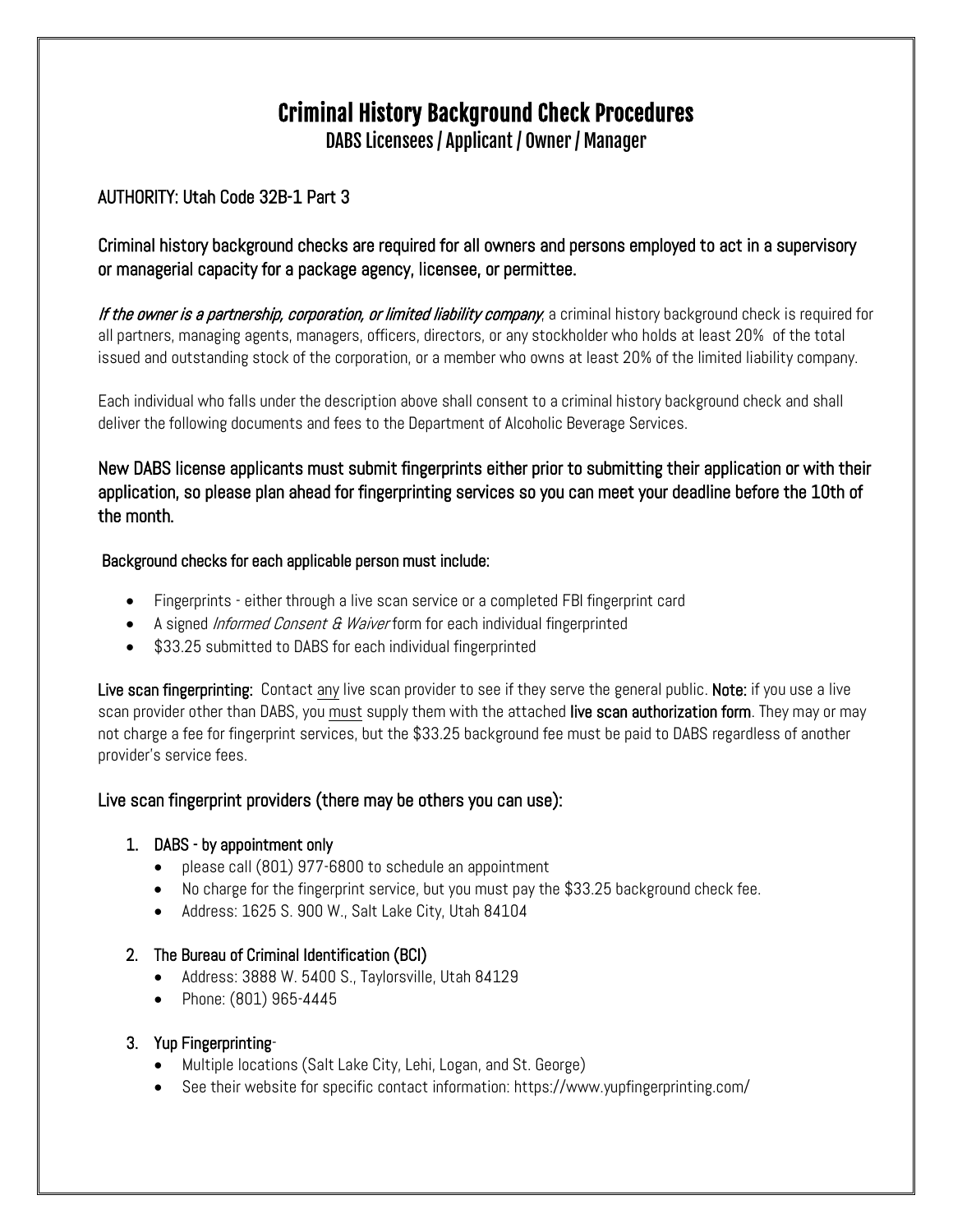## DABS LICENSEE & MANAGER BACKGROUND CHECK INFORMED CONSENT AND WAIVER

| Print - Name of Applicant (First, Middle, Last) | Date of Birth (Month, Day, Year) |
|-------------------------------------------------|----------------------------------|
| Name of Employer                                | <b>Employer Address</b>          |
| Job Title                                       | Phone Number of the Applicant    |

(The above information to be verified by valid identification document(s) prior to background check request per Section 1028 of Title 18, United States Code)

#### APPLICANT NOTIFICATION AND PURPOSE:

In accordance with Utah Code 32B-1-303-307, your fingerprints will be used to continuously check the criminal history records of local and national(FBI) background check databases to determinewhether an applicable individual has been:

- $\triangleright$  Convicted of a felony under federal or state law;
- $\triangleright$  Convicted of a violation of federal law, state law, or local ordinance concerning the sale, manufacture, distribution, warehousing, or transportation of an alcoholic beverage;
- $\triangleright$  Convicted of a crime involving moral turpitude;
- $\triangleright$  Convicted on two or more occasions within the previous five years, driving under the influence of alcohol, a drug, or the combined influence of alcohol and a drug.

#### RECORD CHALLENGE:

If it is determined that a criminal history record contains a disqualifying offense, the applicable person must be notified of the reason for disqualification and given an opportunityto respond to the disqualification. You have the opportunityto complete or challenge the accuracy of the information contained in the FBI identification record. The procedure for obtaining a change, correction, or updating an FBI identification records are set forth in Title 28, CFR, 16.34. Procedures for challenging the State of Utah records if Utah has records that the FBI does not (UCA 53-10-108) can be found on the BCI website at [https://bci.utah.gov/wp-content/uploads/sites/15/2018/01/Challenge-Application-12-5-](https://bci.utah.gov/wp-content/uploads/sites/15/2018/01/Challenge-Application-12-5-2017.pdf) [2017.pdf](https://bci.utah.gov/wp-content/uploads/sites/15/2018/01/Challenge-Application-12-5-2017.pdf)

#### WAIVER: (initial each attestation below)

I hereby authorize the Department of Alcoholic Beverage Services (DABS) to investigate my criminal history records and acknowledge that a background check will be conducted and maintained by the State Bureau of Criminal Identification and my fingerprints continuously checked against local and national (FBI) background check databases for so long as I maintain an employment or regulatoryrelationship with the DABS.

My personal information and fingerprints may be retained for ongoing monitoring and comparison against future submissions to the state, regional or federal database and latent fingerprint inquiries. DABS will establish procedures to ensure removal of my fingerprints from applicable state and federal databases when I am no longer under their purview. I will provide a list of all criminal convictions which contains a description of the crimes and the particulars of the convictions.

I have read the attached Privacy Statement and understand my rights according to this statement.

I agree by signing below to notify the DABS if I cease this relationship and wish my fingerprints to be removed from the notification system.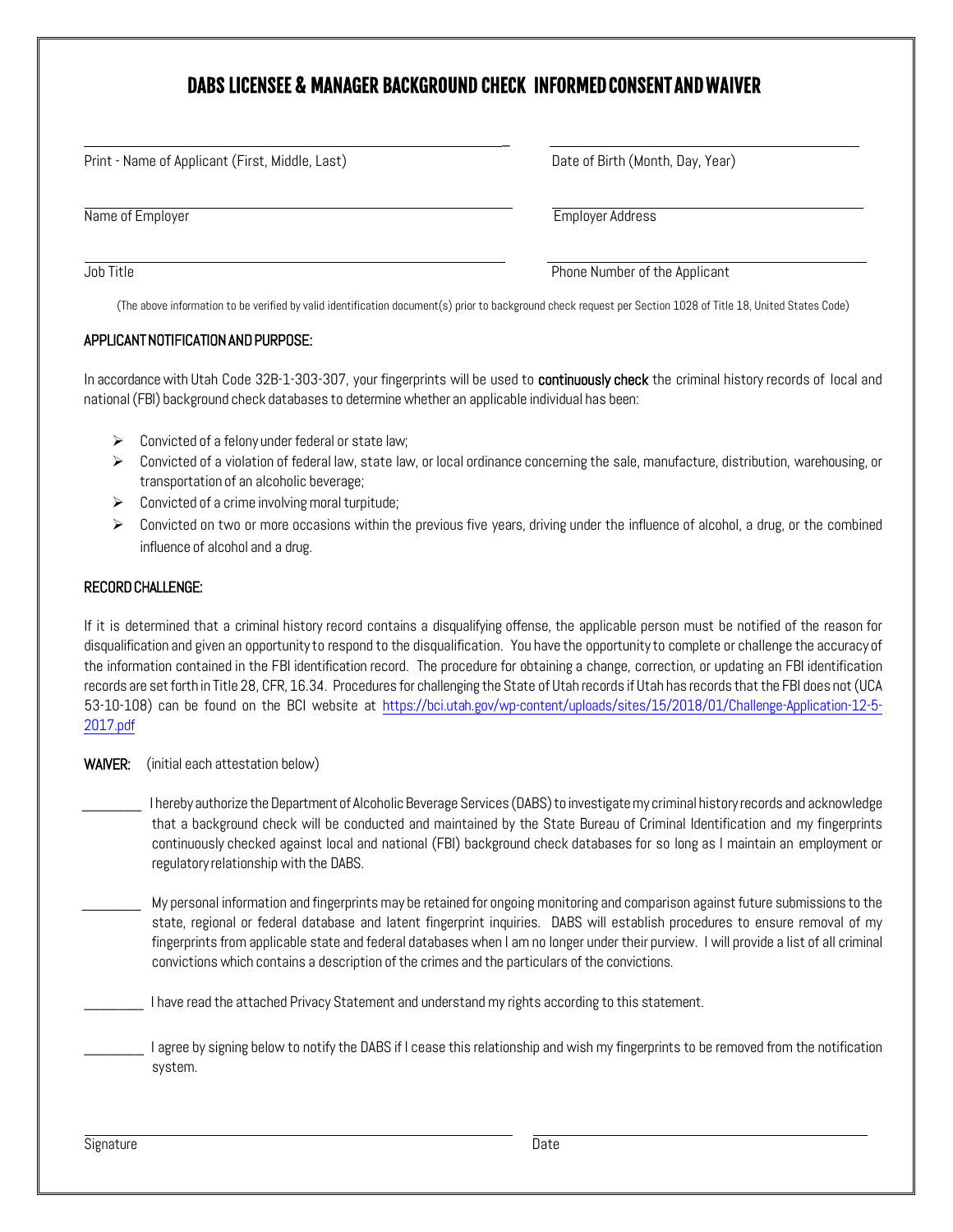# FBI Privacy Act Statement

Authority: The FBI's acquisition, preservation, and exchange of fingerprints and associated information is generally authorized under 28 U.S.C. 534. Depending on the nature of your application, supplemental authorities include Federal statutes, State statutes pursuant to Pub. L. 92-544, Presidential Executive Orders, and federal. Providing your fingerprints and associated information is voluntary; however, failure to do so may affect the completion or approval of your application.

Social Security Account Number (SSAN). Your SSAN is needed to keep records accurate because other people may have the same name and birth date. Pursuant to the Federal Privacy Act of 1974 (5 USC 552a), the requesting agency is responsible for informing you whether disclosure is mandatory or voluntary, by what statutory or other authority your SSAN is solicited, and what uses will be made of it. Executive Order 9397 also asks Federal agencies to use this number to help identify individuals in agency records.

Principal Purpose: Certain determinations, such as employment, licensing, and security clearances, may be predicated on fingerprint-based background checks. Your fingerprints and associated information/biometrics may be provided to the employing, investigating, or otherwise responsible agency, and/or the FBI for the purpose of comparing your fingerprints to other fingerprints in the FBI's Next Generation Identification (NGI) system or its successor systems (including civil, criminal, and latent fingerprint repositories) or other available records of the employing, investigating, or otherwise responsible agency. The FBI may retain your fingerprints and associated information/biometrics in NGI after the completion of this application and, while retained, your fingerprints may continue to be compared against other fingerprints submitted to or retained by NGI.

Routine Uses: During the processing of this application and for as long thereafter as your fingerprints and associated information/biometrics are retained in NGI, your information may be disclosed pursuant to your consent and may be disclosed without your consent as permitted by the Privacy Act of 1974 and all applicable Routine Uses as may be published at any time in the Federal Register, including the routine uses for the NGI system and the FBI's blanket routine uses. Routine uses include, but are not limited to, disclosures to: employing, governmental or authorized non-governmental agencies responsible for employment, contracting licensing, security clearances, and other suitability determinations; local, state, tribal, or federal law enforcement agencies; criminal justice agencies; and agencies responsible for national security or public safety.

Additional Information: The requesting agency and/or the agency conducting the application-investigation will provide you additional information pertinent to the specific circumstances of this application, which may include identification of other authorities, purposes, uses, and consequences of not providing requested information. In addition, any such agency in the Federal Executive Branch has also published notice in the Federal Register describing any system(s) of records in which that agency may also maintain your records, including the authorities, purposes, and routine uses for the system(s).